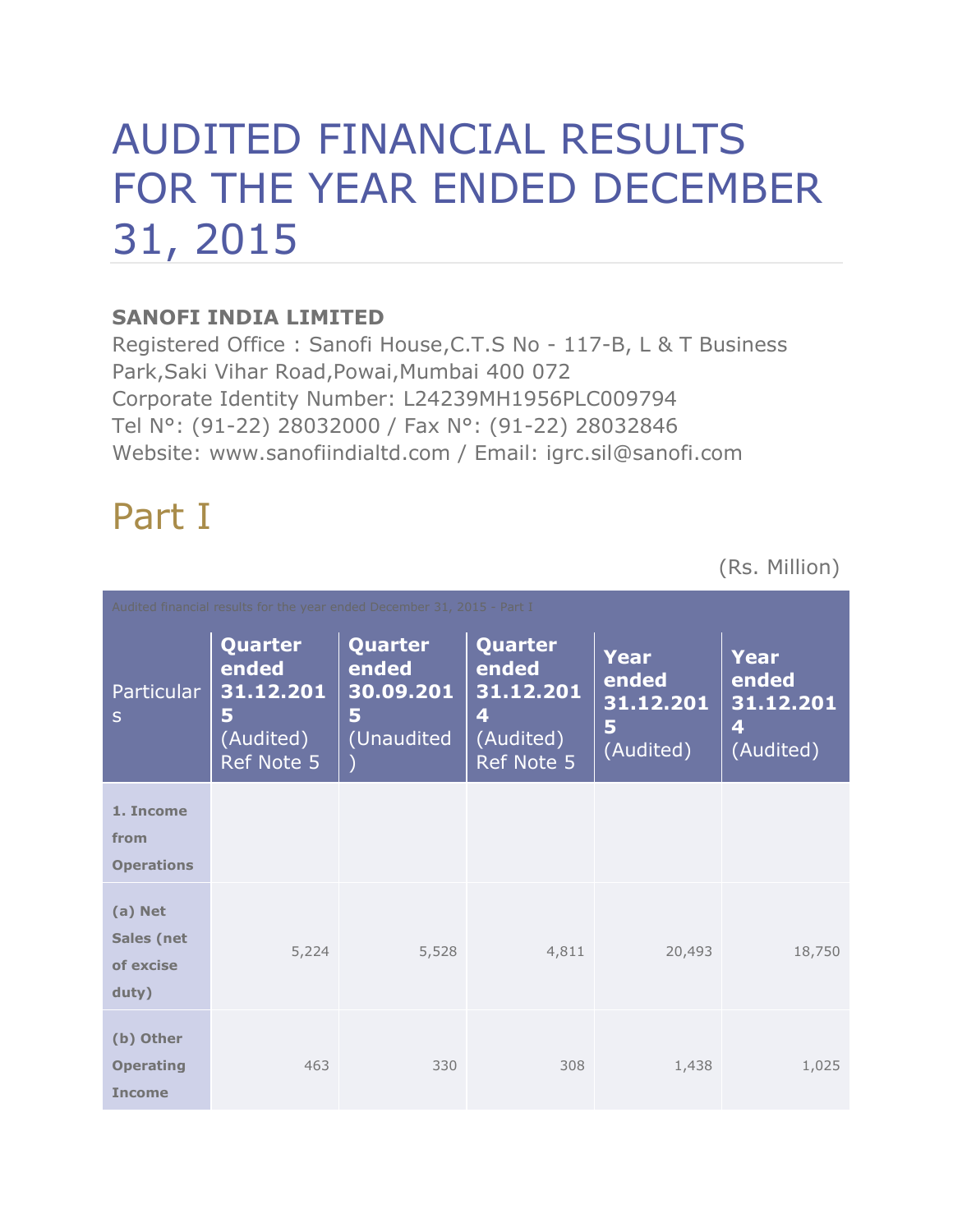| Audited financial results for the year ended December 31, 2015 - Part I                                   |                                                               |                                                  |                                                                                     |                                                     |                                              |  |
|-----------------------------------------------------------------------------------------------------------|---------------------------------------------------------------|--------------------------------------------------|-------------------------------------------------------------------------------------|-----------------------------------------------------|----------------------------------------------|--|
| <b>Particular</b><br>$\mathsf{S}$                                                                         | Quarter<br>ended<br>31.12.201<br>5<br>(Audited)<br>Ref Note 5 | Quarter<br>ended<br>30.09.201<br>5<br>(Unaudited | Quarter<br>ended<br>31.12.201<br>$\overline{\mathbf{4}}$<br>(Audited)<br>Ref Note 5 | <b>Year</b><br>ended<br>31.12.201<br>5<br>(Audited) | Year<br>ended<br>31.12.201<br>4<br>(Audited) |  |
| <b>Total</b><br>income<br>from<br><b>Operations</b><br>(net)                                              | 5,687                                                         | 5,858                                            | 5,119                                                                               | 21,931                                              | 19,775                                       |  |
| $\overline{2}$<br><b>Expenditur</b><br>e                                                                  |                                                               |                                                  |                                                                                     |                                                     |                                              |  |
| (a) Cost of<br><b>Materials</b><br><b>Consumed</b>                                                        | 1,416                                                         | 1,799                                            | 1,354                                                                               | 6,339                                               | 6,372                                        |  |
| (b)<br><b>Purchase of</b><br>stock in<br>trade                                                            | 1,074                                                         | 390                                              | 2,151                                                                               | 3,413                                               | 4,879                                        |  |
| (c) Changes<br>in<br>inventories<br>of finished<br>goods,<br>work in<br>progress<br>and stock<br>in trade | 43                                                            | 463                                              | (884)                                                                               | 364                                                 | (1, 510)                                     |  |
| (d)                                                                                                       | 945                                                           | 812                                              | 835                                                                                 | 3,333                                               | 2,882                                        |  |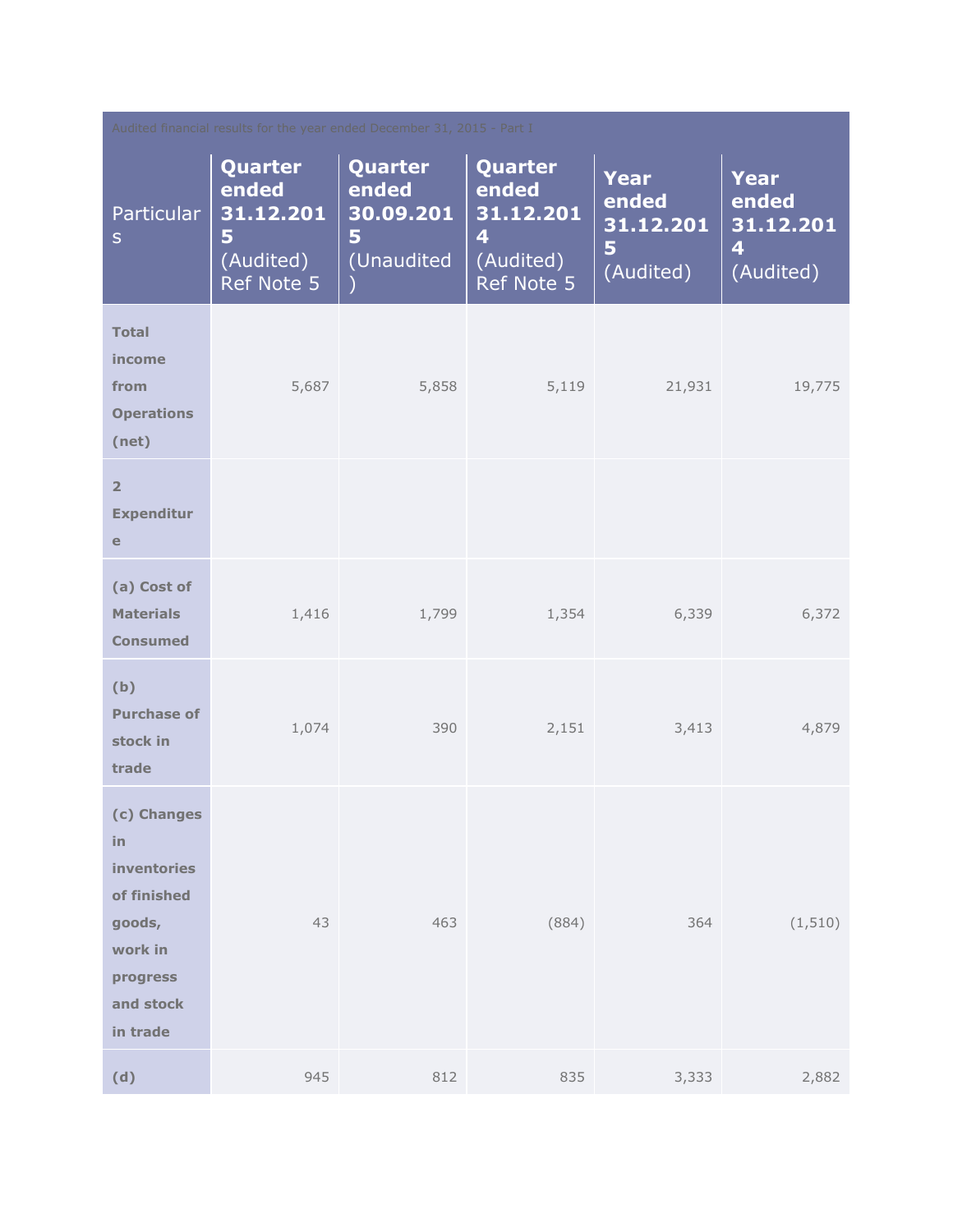| Audited financial results for the year ended December 31, 2015 - Part I                                                     |                                                                      |                                                  |                                                                                     |                                                     |                                                     |  |
|-----------------------------------------------------------------------------------------------------------------------------|----------------------------------------------------------------------|--------------------------------------------------|-------------------------------------------------------------------------------------|-----------------------------------------------------|-----------------------------------------------------|--|
| <b>Particular</b><br>$\mathsf{S}$                                                                                           | <b>Quarter</b><br>ended<br>31.12.201<br>5<br>(Audited)<br>Ref Note 5 | Quarter<br>ended<br>30.09.201<br>5<br>(Unaudited | Quarter<br>ended<br>31.12.201<br>$\overline{\mathbf{4}}$<br>(Audited)<br>Ref Note 5 | <b>Year</b><br>ended<br>31.12.201<br>5<br>(Audited) | <b>Year</b><br>ended<br>31.12.201<br>4<br>(Audited) |  |
| <b>Employee</b><br><b>benefits</b><br>expense                                                                               |                                                                      |                                                  |                                                                                     |                                                     |                                                     |  |
| (e)<br><b>Depreciatio</b><br>n and<br>amortisatio<br>n expense                                                              | 296                                                                  | 290                                              | 246                                                                                 | 1,130                                               | 966                                                 |  |
| (f) Other<br>expenses                                                                                                       | 1,080                                                                | 975                                              | 1,102                                                                               | 3,891                                               | 3,763                                               |  |
| <b>Total</b><br><b>Expenses</b>                                                                                             | 4,854                                                                | 4,729                                            | 4,804                                                                               | 18,470                                              | 17,352                                              |  |
| 3 Profit<br>from<br><b>Operations</b><br>before<br>other<br>income,<br>finance<br>costs and<br>exceptional<br>items $(1-2)$ | 833                                                                  | 1,129                                            | 315                                                                                 | 3,461                                               | 2,423                                               |  |
| 4 Other<br><b>Income</b>                                                                                                    | 126                                                                  | 94                                               | 152                                                                                 | 514                                                 | 643                                                 |  |
| <b>5 Profit</b>                                                                                                             | 959                                                                  | 1,223                                            | 467                                                                                 | 3,975                                               | 3,066                                               |  |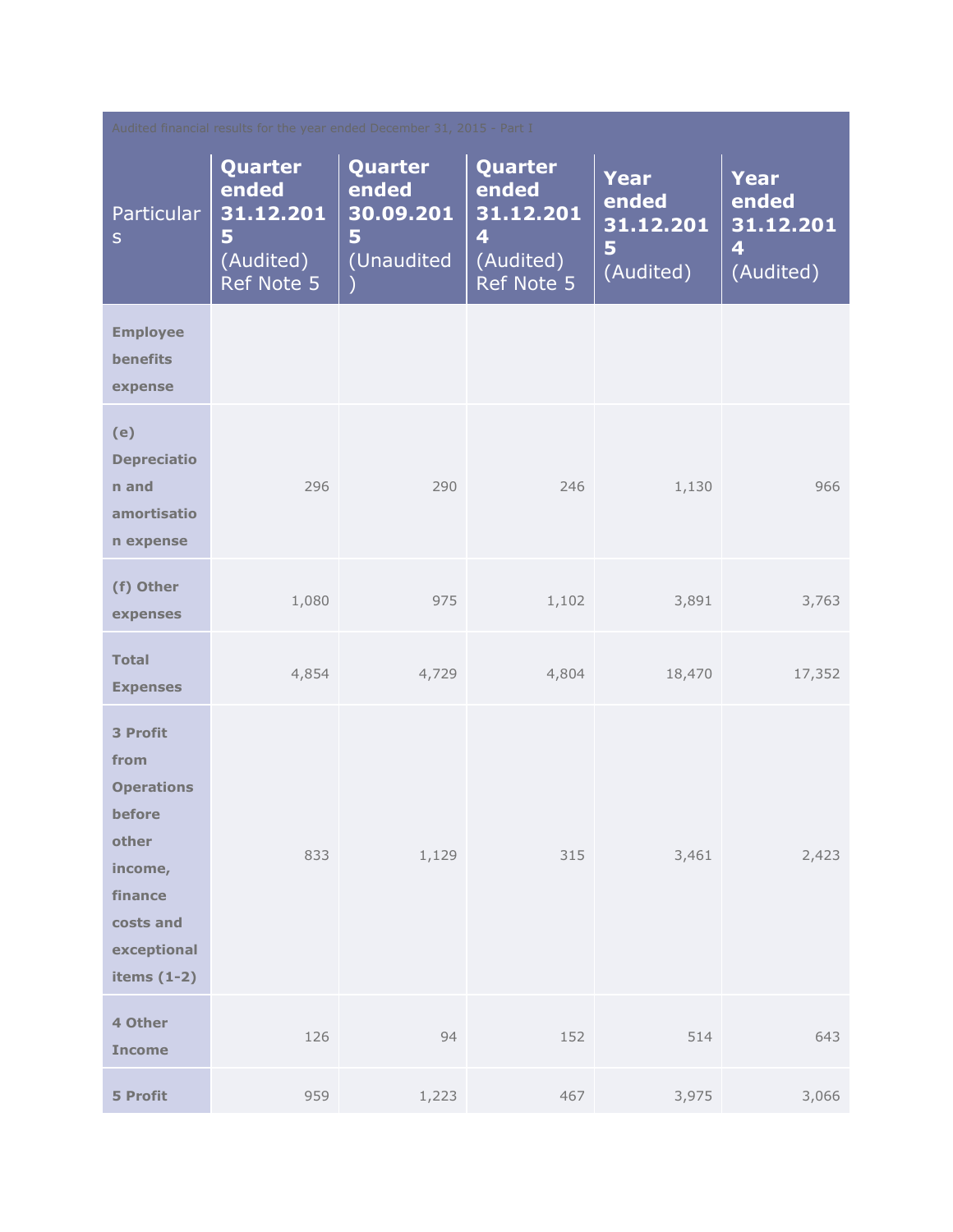| Audited financial results for the year ended December 31, 2015 - Part I                               |                                                               |                                                  |                                                               |                                                     |                                                     |  |
|-------------------------------------------------------------------------------------------------------|---------------------------------------------------------------|--------------------------------------------------|---------------------------------------------------------------|-----------------------------------------------------|-----------------------------------------------------|--|
| <b>Particular</b><br>$\mathsf{S}$                                                                     | Quarter<br>ended<br>31.12.201<br>5<br>(Audited)<br>Ref Note 5 | Quarter<br>ended<br>30.09.201<br>5<br>(Unaudited | Quarter<br>ended<br>31.12.201<br>4<br>(Audited)<br>Ref Note 5 | <b>Year</b><br>ended<br>31.12.201<br>5<br>(Audited) | <b>Year</b><br>ended<br>31.12.201<br>4<br>(Audited) |  |
| from<br><b>Operations</b><br>before<br>finance<br>costs and<br>exceptional<br><b>items</b><br>$(3+4)$ |                                                               |                                                  |                                                               |                                                     |                                                     |  |
| <b>6 Finance</b><br>costs                                                                             | $\mathbf 1$                                                   | $\mathbf{1}$                                     | $\mathbf{1}$                                                  | $\overline{4}$                                      | 5                                                   |  |
| <b>7 Profit</b><br>before tax<br>and<br><b>Exceptional</b><br>items $(5-6)$                           | 958                                                           | 1,222                                            | 466                                                           | 3,971                                               | 3,061                                               |  |
| 8 Tax<br><b>Expense</b>                                                                               | 433                                                           | 497                                              | 207                                                           | 1,594                                               | 1,090                                               |  |
| 9 Net Profit<br>for the<br>period<br>before<br><b>Exceptional</b><br>items (7-8)                      | 525                                                           | 725                                              | 259                                                           | 2,377                                               | 1,971                                               |  |
| 10<br><b>Exceptional</b>                                                                              | 677                                                           |                                                  | 666                                                           | 838                                                 | 666                                                 |  |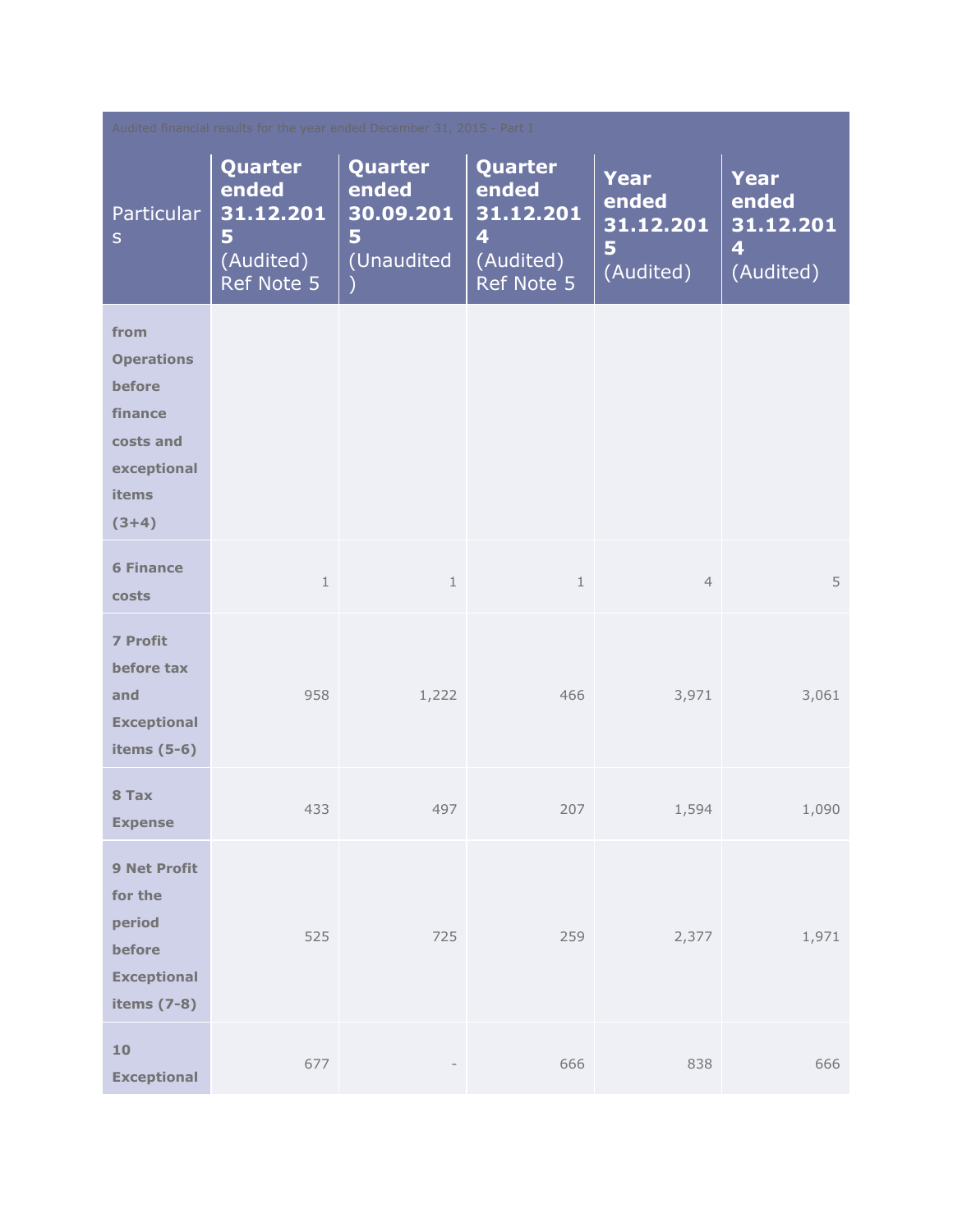| Audited financial results for the year ended December 31, 2015 - Part I                                                                            |                                                               |                                                  |                                                                                     |                                                     |                                                     |  |
|----------------------------------------------------------------------------------------------------------------------------------------------------|---------------------------------------------------------------|--------------------------------------------------|-------------------------------------------------------------------------------------|-----------------------------------------------------|-----------------------------------------------------|--|
| Particular<br>${\sf S}$                                                                                                                            | Quarter<br>ended<br>31.12.201<br>5<br>(Audited)<br>Ref Note 5 | Quarter<br>ended<br>30.09.201<br>5<br>(Unaudited | Quarter<br>ended<br>31.12.201<br>$\overline{\mathbf{4}}$<br>(Audited)<br>Ref Note 5 | <b>Year</b><br>ended<br>31.12.201<br>5<br>(Audited) | <b>Year</b><br>ended<br>31.12.201<br>4<br>(Audited) |  |
| item [(net<br>of tax Rs.<br>444 million<br>for the year<br>ended and<br><b>Rs. 360</b><br>million for<br>the quarter<br>ended)<br>refer Note<br>3] |                                                               |                                                  |                                                                                     |                                                     |                                                     |  |
| 11 Net<br><b>Profit for</b><br>the period<br>after<br><b>Exceptional</b><br>items<br>$(9+10)$                                                      | 1,202                                                         | 725                                              | 925                                                                                 | 3,215                                               | 2,637                                               |  |
| 12 Paid-up<br>equity<br>share<br>capital<br><b>(Face Value</b><br>of Rs. 10<br>per Share)                                                          | 230                                                           | 230                                              | 230                                                                                 | 230                                                 | 230                                                 |  |
| 13<br><b>Reserves</b>                                                                                                                              |                                                               |                                                  |                                                                                     | 16,004                                              | 14,559                                              |  |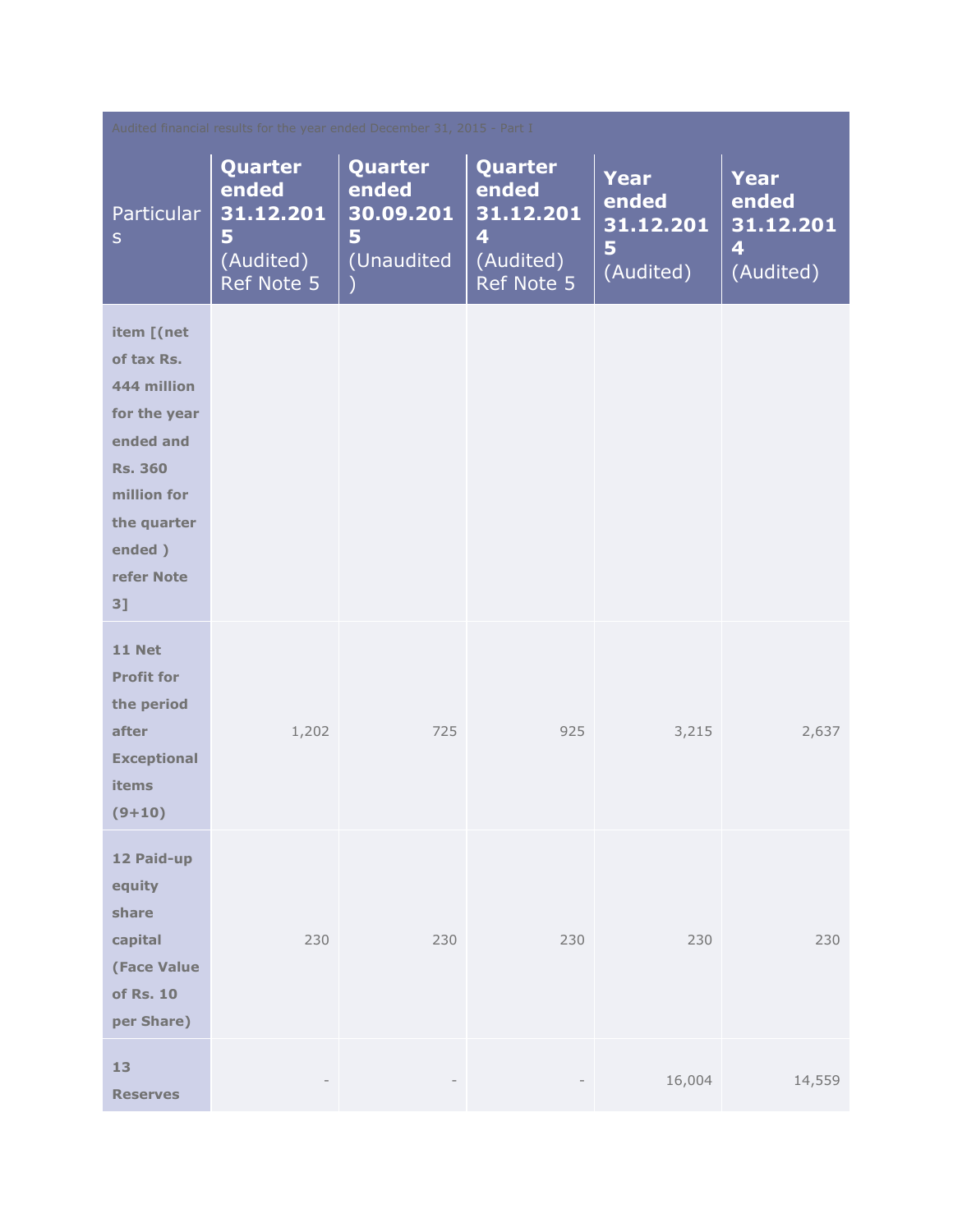| Audited financial results for the year ended December 31, 2015 - Part I                                                                                                                                          |                                                               |                                                  |                                                                                     |                                              |                                                                    |  |
|------------------------------------------------------------------------------------------------------------------------------------------------------------------------------------------------------------------|---------------------------------------------------------------|--------------------------------------------------|-------------------------------------------------------------------------------------|----------------------------------------------|--------------------------------------------------------------------|--|
| Particular<br>$\sf S$                                                                                                                                                                                            | Quarter<br>ended<br>31.12.201<br>5<br>(Audited)<br>Ref Note 5 | Quarter<br>ended<br>30.09.201<br>5<br>(Unaudited | Quarter<br>ended<br>31.12.201<br>$\overline{\mathbf{4}}$<br>(Audited)<br>Ref Note 5 | Year<br>ended<br>31.12.201<br>5<br>(Audited) | Year<br>ended<br>31.12.201<br>$\overline{\mathbf{4}}$<br>(Audited) |  |
| excluding<br><b>Revaluation</b><br><b>Reserves</b>                                                                                                                                                               |                                                               |                                                  |                                                                                     |                                              |                                                                    |  |
| <b>14 Earnings</b><br><b>Per Share</b><br>(EPS)<br>before<br><b>Exceptional</b><br>items (Rs.)<br>(Basic and<br>diluted EPS<br>for the<br>period, for<br>the year to<br>date and<br>for the<br>previous<br>year) | 22.67                                                         | 31.54                                            | 11.19                                                                               | 103.18                                       | 85.56                                                              |  |
| <b>15 Earnings</b><br><b>Per Share</b><br>(EPS) after<br><b>Exceptional</b><br>items (Rs.)<br>(Basic and<br>diluted EPS<br>for the<br>period, for                                                                | 52.09                                                         | 31.54                                            | 40.09                                                                               | 139.59                                       | 114.46                                                             |  |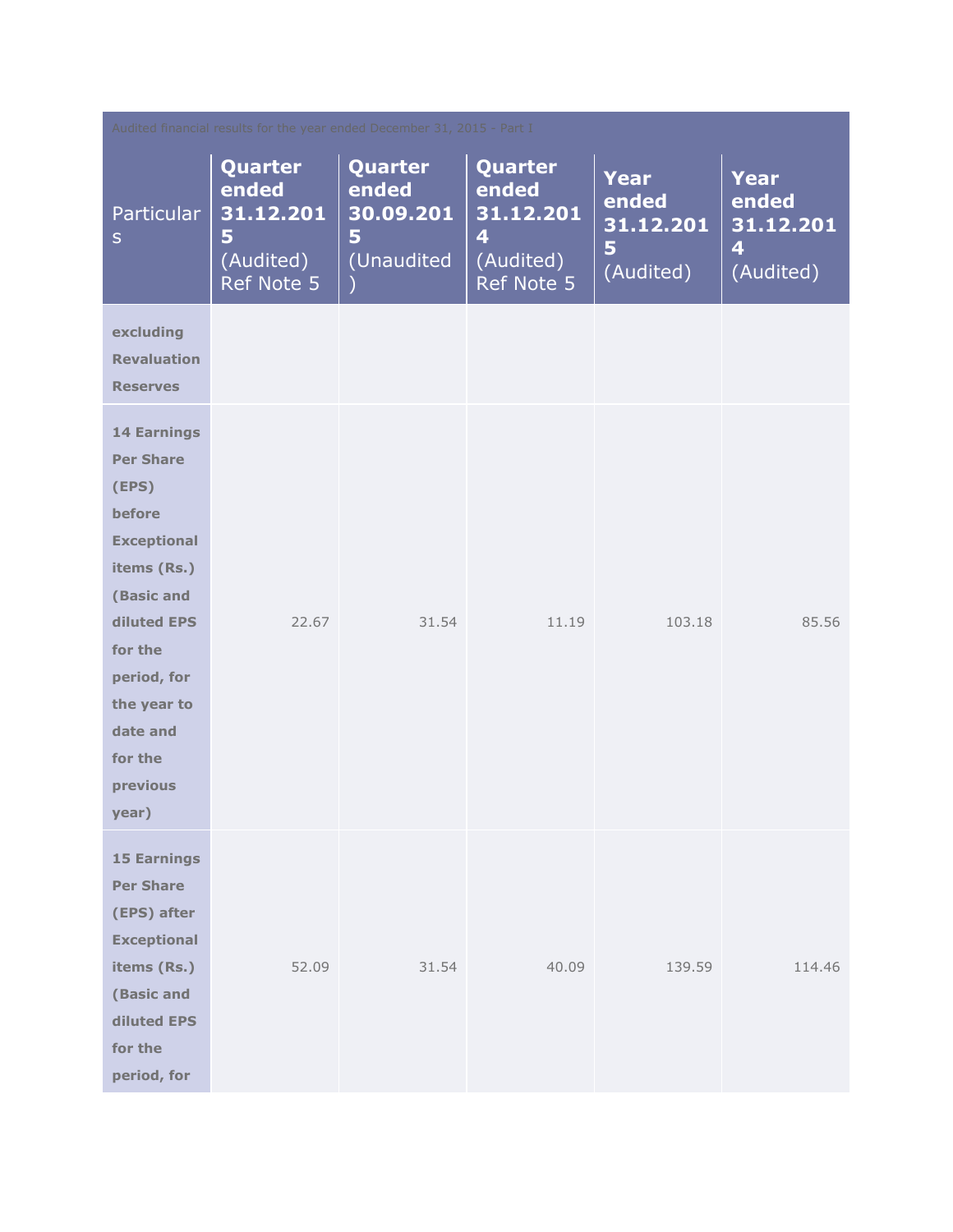| Audited financial results for the year ended December 31, 2015 - Part I |                                                                      |                                                  |                                                                      |                                              |                                              |  |
|-------------------------------------------------------------------------|----------------------------------------------------------------------|--------------------------------------------------|----------------------------------------------------------------------|----------------------------------------------|----------------------------------------------|--|
| Particular<br>S                                                         | Quarter<br>ended<br>31.12.201<br>5<br>(Audited)<br><b>Ref Note 5</b> | Quarter<br>ended<br>30.09.201<br>5<br>(Unaudited | Quarter<br>ended<br>31.12.201<br>4<br>(Audited)<br><b>Ref Note 5</b> | Year<br>ended<br>31.12.201<br>5<br>(Audited) | Year<br>ended<br>31.12.201<br>4<br>(Audited) |  |
| the year to                                                             |                                                                      |                                                  |                                                                      |                                              |                                              |  |
| date and                                                                |                                                                      |                                                  |                                                                      |                                              |                                              |  |
| for the                                                                 |                                                                      |                                                  |                                                                      |                                              |                                              |  |
| previous                                                                |                                                                      |                                                  |                                                                      |                                              |                                              |  |
| year)                                                                   |                                                                      |                                                  |                                                                      |                                              |                                              |  |

[Top of page](http://www.sanofiindialtd.com/l/pw/en/layout.jsp?cnt=C8B029D9-28F3-4601-BF42-29BF1B495C08#area_b)

# Part II

|                                                                                  | Audited financial results for the year ended December 31, 2015 - Part II |                                                                 |                                                               |                                                     |                                              |  |
|----------------------------------------------------------------------------------|--------------------------------------------------------------------------|-----------------------------------------------------------------|---------------------------------------------------------------|-----------------------------------------------------|----------------------------------------------|--|
| <b>Particulars</b>                                                               | Quarter<br>ended<br>31.12.20<br>15<br>(Audited)<br>Ref Note 5            | Quarter<br>ended<br>30.09.20<br>15<br>(Unaudite<br>$\mathsf{d}$ | Quarter<br>ended<br>31.12.20<br>14<br>(Audited)<br>Ref Note 5 | <b>Year</b><br>ended<br>31.12.20<br>15<br>(Audited) | Year<br>ended<br>31.12.20<br>14<br>(Audited) |  |
| $A_{\cdot}$<br><b>PARTICULARS</b><br><b>OF</b><br><b>SHAREHOLDI</b><br><b>NG</b> |                                                                          |                                                                 |                                                               |                                                     |                                              |  |
| 1 Public<br><b>Shareholding</b>                                                  |                                                                          |                                                                 |                                                               |                                                     |                                              |  |
| - Number of<br><b>Shares</b>                                                     | 9,121,035                                                                | 9,121,035                                                       | 9,121,035                                                     | 9,121,035                                           | 9,121,035                                    |  |
| - Percentage of<br><b>Shareholding</b>                                           | 39.60%                                                                   | 39.60%                                                          | 39.60%                                                        | 39.60%                                              | 39.60%                                       |  |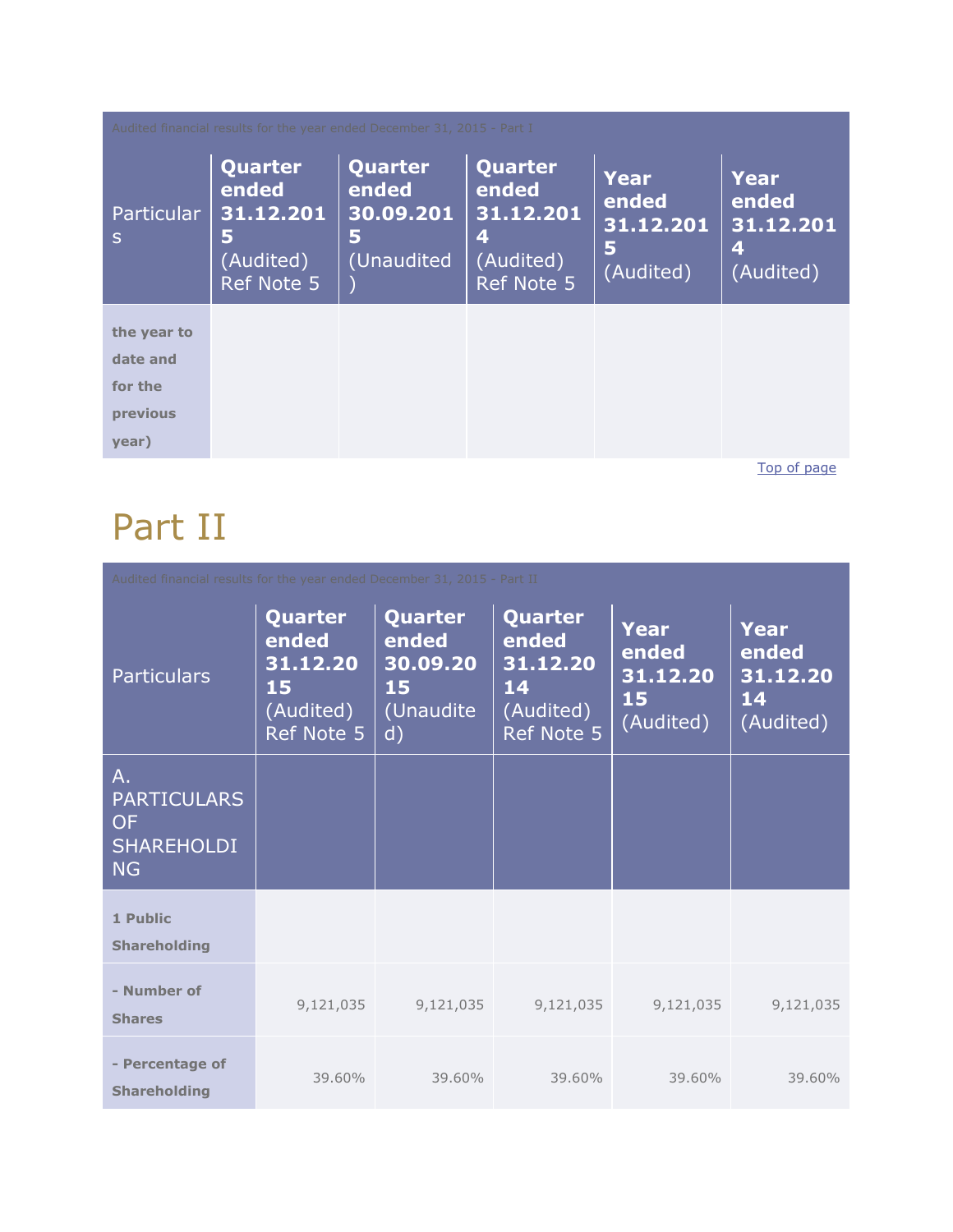| Audited financial results for the year ended December 31, 2015 - Part II                            |                                                               |                                                       |                                                               |                                                     |                                                     |
|-----------------------------------------------------------------------------------------------------|---------------------------------------------------------------|-------------------------------------------------------|---------------------------------------------------------------|-----------------------------------------------------|-----------------------------------------------------|
| <b>Particulars</b>                                                                                  | Quarter<br>ended<br>31.12.20<br>15<br>(Audited)<br>Ref Note 5 | Quarter<br>ended<br>30.09.20<br>15<br>(Unaudite<br>d) | Quarter<br>ended<br>31.12.20<br>14<br>(Audited)<br>Ref Note 5 | <b>Year</b><br>ended<br>31.12.20<br>15<br>(Audited) | <b>Year</b><br>ended<br>31.12.20<br>14<br>(Audited) |
| A.<br><b>PARTICULARS</b><br><b>OF</b><br><b>SHAREHOLDI</b><br><b>NG</b>                             |                                                               |                                                       |                                                               |                                                     |                                                     |
| 2 Promoters and<br><b>Promoter group</b><br><b>Shareholding</b>                                     |                                                               |                                                       |                                                               |                                                     |                                                     |
| a)<br><b>Pledged/Encumb</b><br>ered                                                                 |                                                               |                                                       |                                                               |                                                     |                                                     |
| - Number of<br>shares                                                                               | <b>NIL</b>                                                    | <b>NIL</b>                                            | <b>NIL</b>                                                    | <b>NIL</b>                                          | NIL.                                                |
| - Percentage of<br>shares (as a % of<br>total<br>shareholding of<br>promoter and<br>promoter group) | NIL                                                           | NIL                                                   | NIL                                                           | NIL                                                 | NIL                                                 |
| - Percentage of<br>shares (as a % of<br>total share<br>capital of the<br>company)                   | <b>NIL</b>                                                    | <b>NIL</b>                                            | NIL                                                           | NIL                                                 | <b>NIL</b>                                          |
| b) Non-                                                                                             |                                                               |                                                       |                                                               |                                                     |                                                     |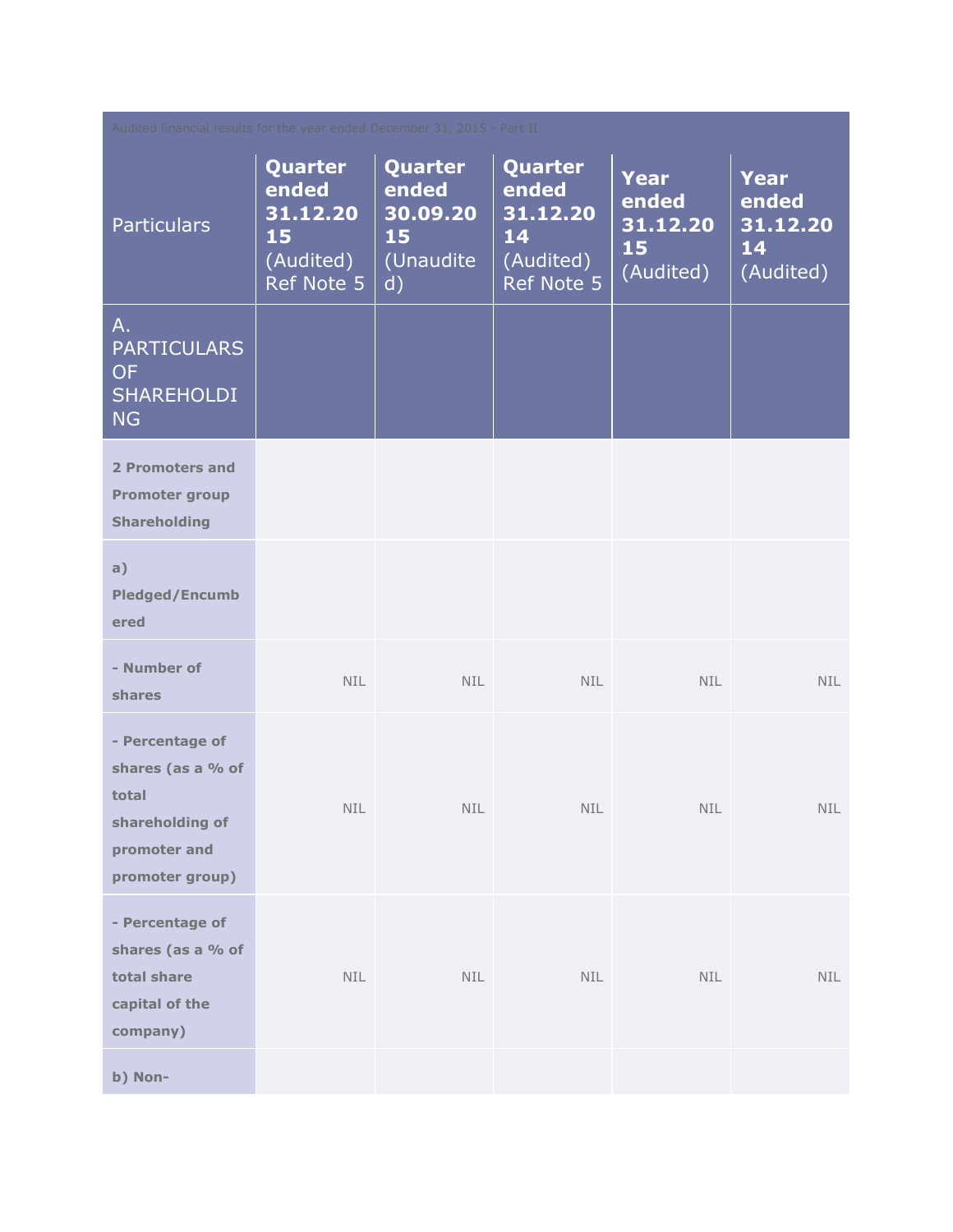| Audited financial results for the year ended December 31, 2015 - Part II                            |                                                               |                                                                 |                                                               |                                              |                                              |
|-----------------------------------------------------------------------------------------------------|---------------------------------------------------------------|-----------------------------------------------------------------|---------------------------------------------------------------|----------------------------------------------|----------------------------------------------|
| <b>Particulars</b>                                                                                  | Quarter<br>ended<br>31.12.20<br>15<br>(Audited)<br>Ref Note 5 | Quarter<br>ended<br>30.09.20<br>15<br>(Unaudite<br>$\mathsf{d}$ | Quarter<br>ended<br>31.12.20<br>14<br>(Audited)<br>Ref Note 5 | Year<br>ended<br>31.12.20<br>15<br>(Audited) | Year<br>ended<br>31.12.20<br>14<br>(Audited) |
| $A_{\cdot}$<br><b>PARTICULARS</b><br><b>OF</b><br><b>SHAREHOLDI</b><br><b>NG</b>                    |                                                               |                                                                 |                                                               |                                              |                                              |
| encumbered                                                                                          |                                                               |                                                                 |                                                               |                                              |                                              |
| - Number of<br>shares                                                                               | 13,909,587                                                    | 13,909,587                                                      | 13,909,587                                                    | 13,909,587                                   | 13,909,587                                   |
| - Percentage of<br>shares (as a % of<br>total<br>shareholding of<br>promoter and<br>promoter group) | 100.00%                                                       | 100.00%                                                         | 100.00%                                                       | 100.00%                                      | 100.00%                                      |
| - Percentage of<br>shares (as a % of<br>total share<br>capital of the<br>company)                   | 60.40%                                                        | 60.40%                                                          | 60.40%                                                        | 60.40%                                       | 60.40%                                       |
|                                                                                                     |                                                               |                                                                 |                                                               |                                              | Top of page                                  |
| <b>Investor Complaints</b><br><b>3 Months ended December</b><br><b>Particulars</b><br>31,2015       |                                                               |                                                                 |                                                               |                                              |                                              |
| <b>B. INVESTOR COMPLAINTS</b>                                                                       |                                                               |                                                                 |                                                               |                                              |                                              |
| Pending at the beginning of the quarter<br>NIL.                                                     |                                                               |                                                                 |                                                               |                                              |                                              |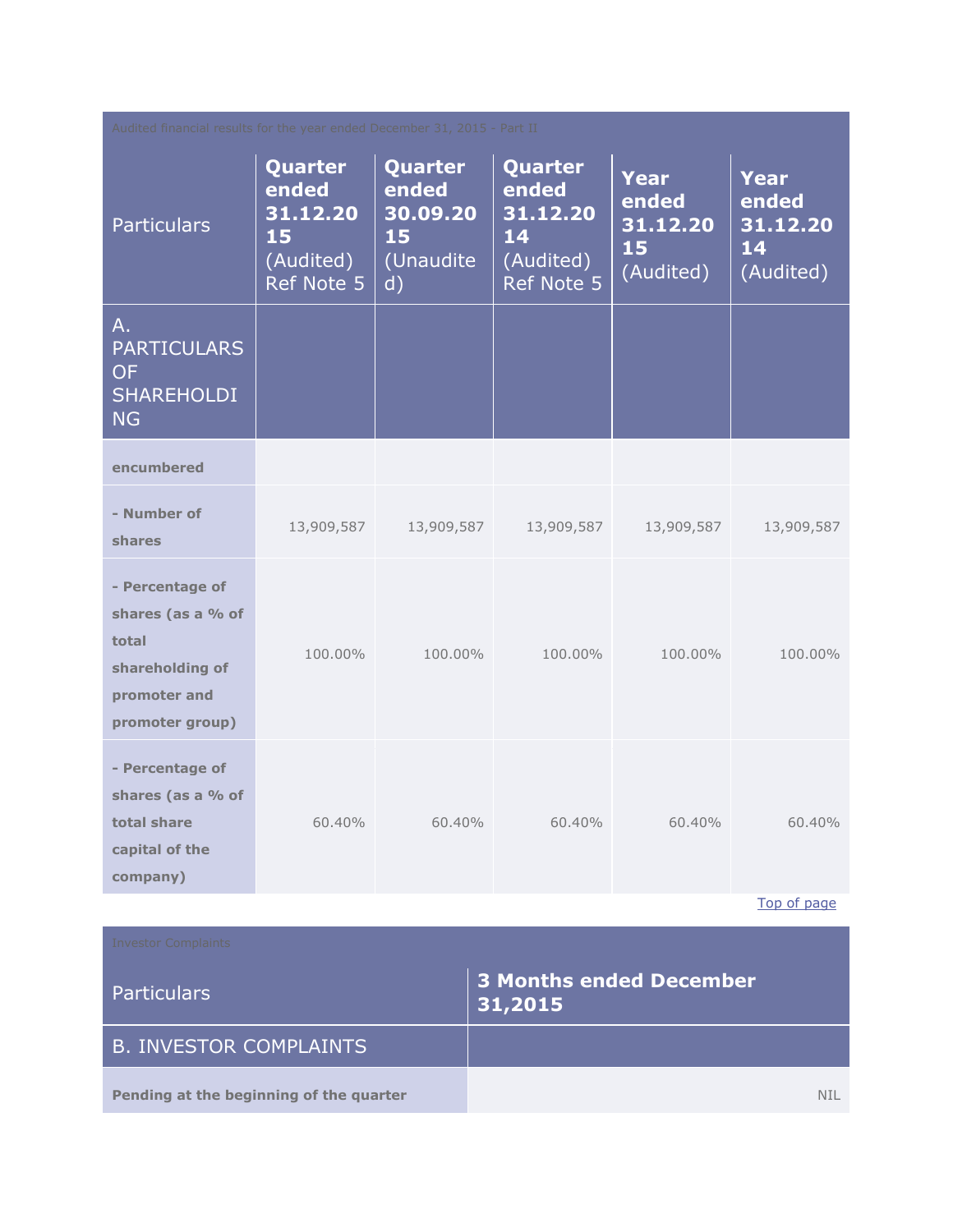| <b>Investor Complaints</b>                        |                                           |
|---------------------------------------------------|-------------------------------------------|
| <b>Particulars</b>                                | <b>3 Months ended December</b><br>31,2015 |
| <b>B. INVESTOR COMPLAINTS</b>                     |                                           |
| Received during the quarter                       | 14                                        |
| Disposed of during the quarter                    | 14                                        |
| Remaining unresolved at the end of the<br>quarter | NTL                                       |

The Statement of Assets and Liabilities as required under clause 41(V)(h) of the Listing Agreement is as under:

(Rs. Million)

| <b>Particulars</b>                 | As at December 31,<br>2015 | As at December 31,<br>2014 |
|------------------------------------|----------------------------|----------------------------|
|                                    | <b>Audited</b>             | <b>Audited</b>             |
| <b>EQUITY AND LIABILITIES :</b>    |                            |                            |
| <b>Shareholders' funds:</b>        |                            |                            |
| (a) Share capital                  | 230                        | 230                        |
| (b) Reserves & Surplus *           | 16,041                     | 14,628                     |
| Sub-total - Shareholder's Funds    | 16,271                     | 14,858                     |
| <b>Non-current liabilities</b>     |                            |                            |
| (a) Other long term liabilities    | 114                        |                            |
| (b) Long term provisions           | 288                        | 321                        |
| (c) Deferred Tax Liabilities (Net) | 1,203                      | 539                        |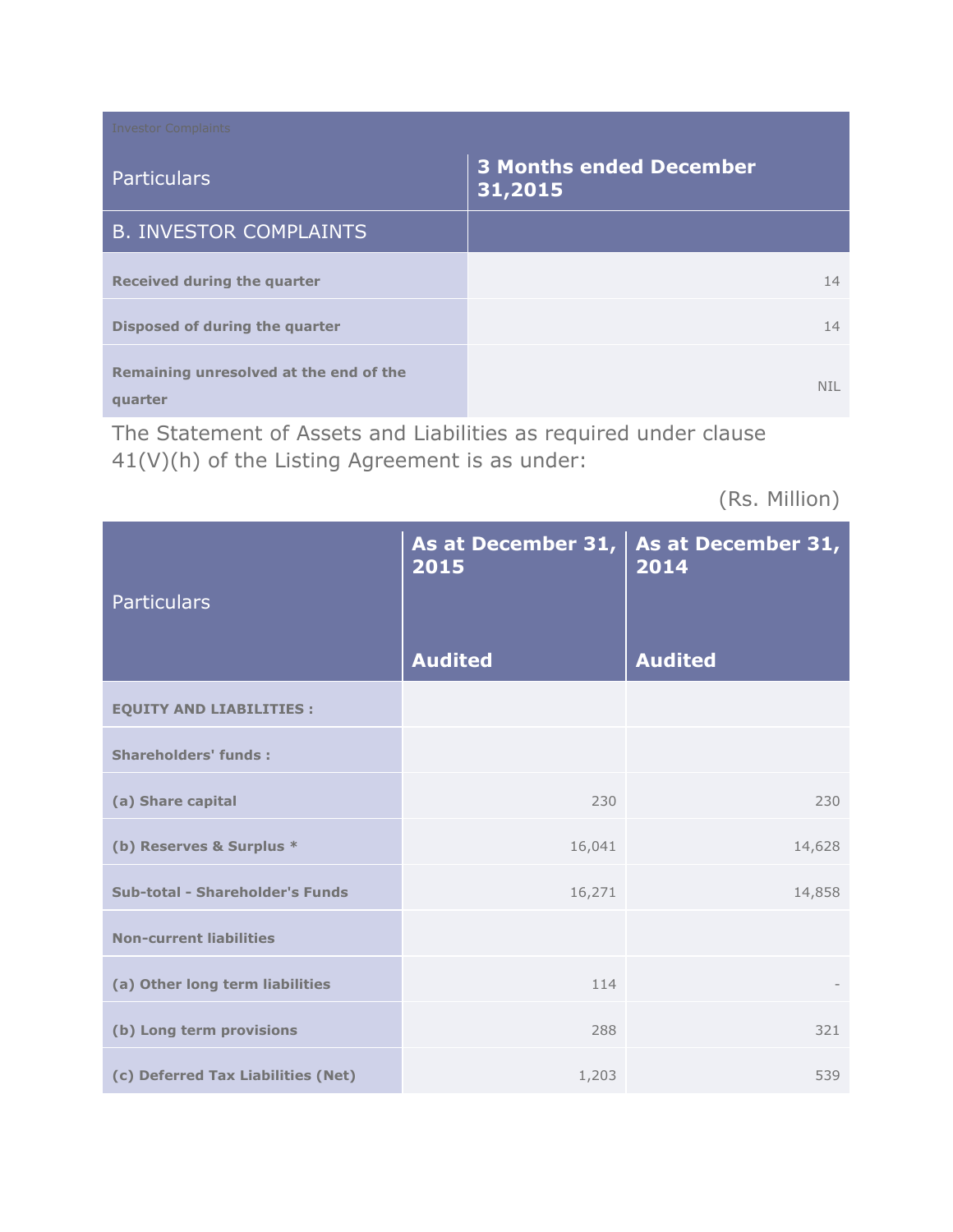| Particulars                                                     | As at December 31,<br>2015 | As at December 31,<br>2014 |
|-----------------------------------------------------------------|----------------------------|----------------------------|
|                                                                 | <b>Audited</b>             | <b>Audited</b>             |
| <b>Sub-total - Non-current liabilities</b>                      | 1,605                      | 860                        |
| <b>Current liabilities</b>                                      |                            |                            |
| (a) Trade Payables                                              | 2,256                      | 3,269                      |
| (b) Other current liabilities                                   | 1,061                      | 1,100                      |
| (c) Short-term provisions                                       | 2,853                      | 2,189                      |
| <b>Sub-total - Current liabilities</b>                          | 6,170                      | 6,558                      |
| <b>TOTAL EQUITY &amp; LIABILITIES</b>                           | 24,046                     | 22,276                     |
| <b>ASSETS</b>                                                   |                            |                            |
| <b>Non-current assets</b>                                       |                            |                            |
| (a) Fixed Assets (Including Capital<br><b>Work in Progress)</b> | 8,992                      | 8,583                      |
| (b) Non current investments                                     | $\overline{2}$             | $\overline{2}$             |
| (c) Long term loans and advances                                | 2,598                      | 1,048                      |
| (d) Other non-current assets                                    | 17                         | 15                         |
| Sub-total - Non-current assets                                  | 11,609                     | 9,648                      |
| <b>Current assets</b>                                           |                            |                            |
| (a) Inventories                                                 | 4,792                      | 4,781                      |
| (b) Trade receivables                                           | 1,441                      | 1,152                      |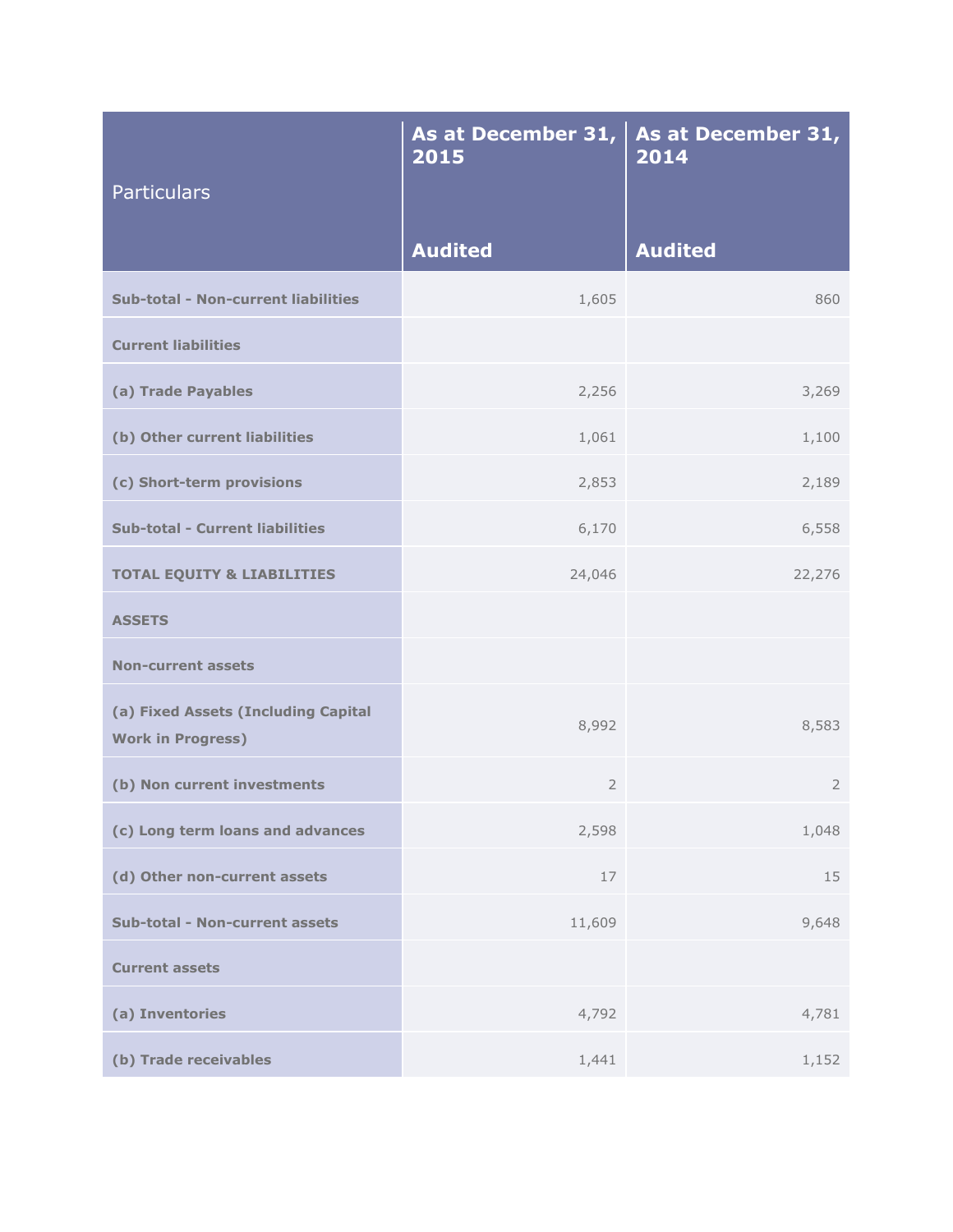| <b>Particulars</b>                | As at December 31,<br>2015 | As at December 31,<br>2014 |
|-----------------------------------|----------------------------|----------------------------|
|                                   | <b>Audited</b>             | <b>Audited</b>             |
| (c) Cash & Bank Balances          | 5,715                      | 4,688                      |
| (d) Short term loans & advances   | 437                        | 1,962                      |
| (e) Other current assets          | 52                         | 45                         |
| <b>Sub-total - Current assets</b> | 12,437                     | 12,628                     |
| <b>TOTAL ASSETS</b>               | 24,046                     | 22,276                     |

\* After considering Dividend

[Top of page](http://www.sanofiindialtd.com/l/pw/en/layout.jsp?cnt=C8B029D9-28F3-4601-BF42-29BF1B495C08#area_b)

#### **Notes**

1. The Accounts for the year ended December 31, 2015 were approved by the Board of Directors of the Company at its Meeting held on February 4, 2016.

- 2. The Board has recommended :
- o Final dividend of Rs.25 per Equity share of Rs.10 for the year ended December 31, 2015. An Interim dividend of Rs.18 per Equity share of Rs.10 had been paid in August 2015.
- o A Special One-time dividend of Rs 14 per Equity share of Rs.10 arising from the profit on the sale of the Company's commercial premises in Mumbai.
- o A Special One-time Diamond Jubilee dividend of Rs. 8 per Equity share of Rs.10 as the Company will complete sixty years from its incorporation on May 2, 1956.

The Interim dividend, proposed Final dividend, Special One-time dividend ( from profit on sale of the commercial premises) and the Special One-time Diamond Jubilee dividend will together amount to a distribution of Rs 1497 million (excluding Dividend Distribution tax).

3.The Board of Directors of the company had approved, in July 2015, sale of its commercial property, being land along with building standing thereon situated at Sir Mathuradas Vasanji Road, (Andheri – Kurla Road), Andheri East, Mumbai for a consideration of Rs.1,110 million. The transaction was